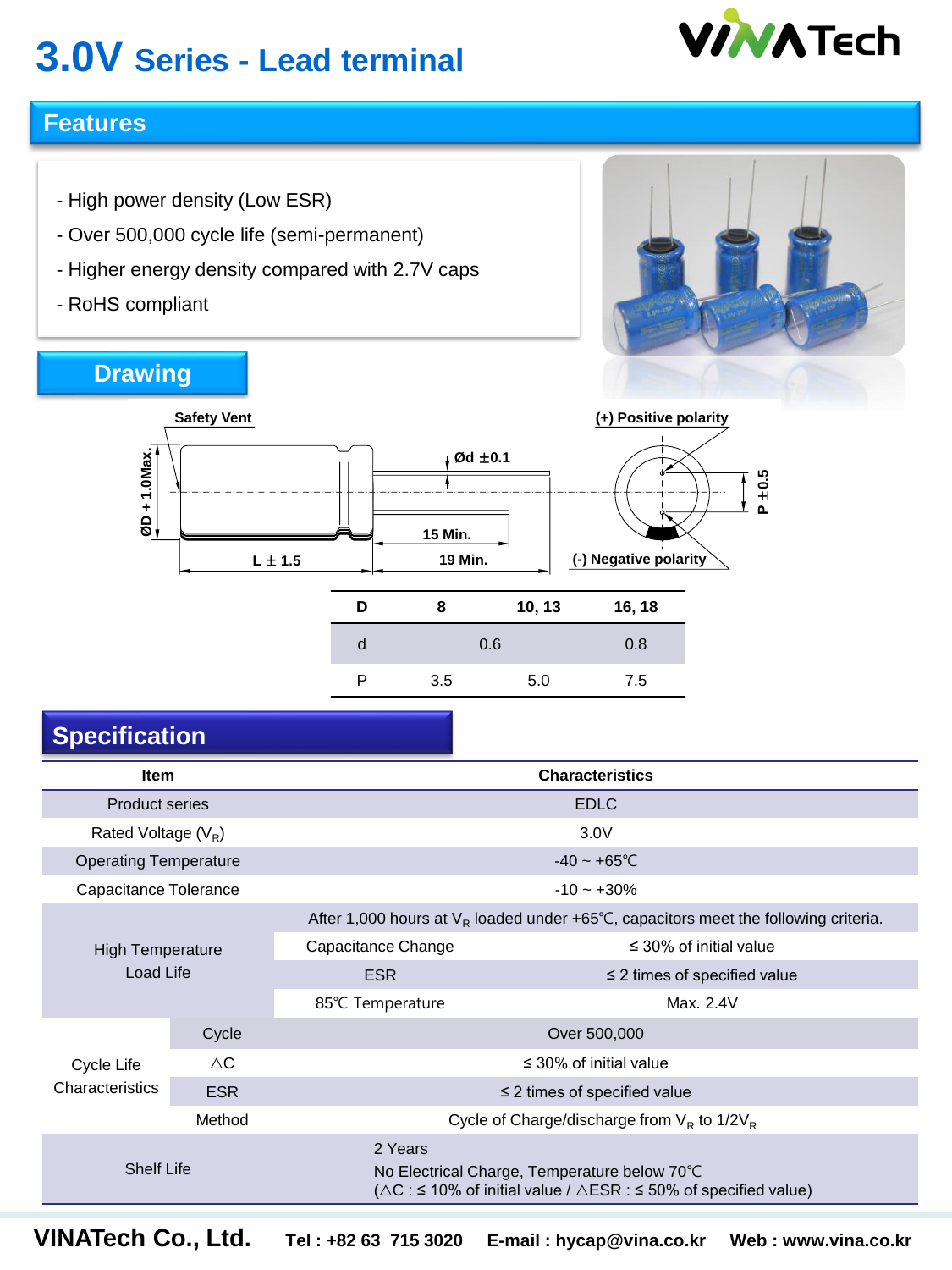

## **3.0V Series - Lead terminal**

| <b>Part Number</b>    | Rated<br>Voltage<br>(V) | Capacitance<br>(F) | $ESR(m\Omega)$ |     | Max.           | Leakage               | Size (mm)      | Weight | Volume    |
|-----------------------|-------------------------|--------------------|----------------|-----|----------------|-----------------------|----------------|--------|-----------|
|                       |                         |                    | $AC(1$ kHz)    | DC  | Current<br>(A) | Current<br>(mA, 72hr) | $D \times L$   | (g)    | $(m\ell)$ |
| <b>VEC 3R0 105 QG</b> |                         | 1                  | 145            | 220 | 1.0            | 0.003                 | $08 \times 13$ | 1.1    | 0.7       |
| <b>VEC 3R0 155 QG</b> |                         | 1.5                | 95             | 140 | 1.5            | 0.005                 | 08 x 20        | 1.4    | 1.0       |
| <b>VEC 3R0 205 QG</b> |                         | 2                  | 95             | 145 | 2.0            | 0.006                 | 08 x 20        | 1.4    | 1.0       |
| VEC 3R0 335 QG        |                         | 3.3                | 70             | 105 | 3.5            | 0.010                 | 08 x 20        | 1.5    | 1.0       |
| <b>VEC 3R0 505 QD</b> |                         | 5                  | 40             | 70  | 5.5            | 0.015                 | 08 x 25        | 1.8    | 1.3       |
| VEC 3R0 505 QG        | 3.0                     | 5                  | 65             | 100 | 5.0            | 0.015                 | $10 \times 20$ | 2.1    | 1.6       |
| <b>VEC 3R0 705 QG</b> |                         | 7                  | 65             | 110 | 5.5            | 0.021                 | 10 x 20        | 2.2    | 1.6       |
| <b>VEC 3R0 106 QA</b> |                         | 10                 | 35             | 60  | 9.0            | 0.030                 | 10 x 25        | 2.6    | 2.0       |
| <b>VEC 3R0 106 QG</b> |                         | 10                 | 25             | 40  | 10.0           | 0.030                 | $10 \times 30$ | 3.2    | 2.4       |
| <b>VEC 3R0 106 QD</b> |                         | 10                 | 40             | 60  | 9.0            | 0.030                 | 13 x 20        | 3.6    | 2.7       |
| <b>VEC 3R0 156 QG</b> |                         | 15                 | 30             | 45  | 13.0           | 0.045                 | 13 x 25        | 4.5    | 3.3       |
| <b>VEC 3R0 186 QC</b> |                         | 18                 | 25             | 40  | 15.5           | 0.054                 | $13 \times 25$ | 4.8    | 3.3       |
| <b>VEC 3R0 256 QG</b> |                         | 25                 | 20             | 30  | 21.0           | 0.075                 | $16 \times 25$ | 7.2    | 5.0       |
| <b>VEC 3R0 506 QG</b> |                         | 50                 | 12.5           | 19  | 38.0           | 0.150                 | $18 \times 40$ | 12.5   | 10.2      |
| <b>VEC 3R0 606 QG</b> |                         | 60                 | 12.5           | 19  | 42.0           | 0.180                 | $18 \times 40$ | 13.5   | 10.2      |

\* Max. Current : 1 sec. discharge to 1/2V<sub>R</sub>

**\* When do module more than 2 series, please fully discharge over 1 hour first, then assemble right after within 1 hour.**

**Ver.1.1**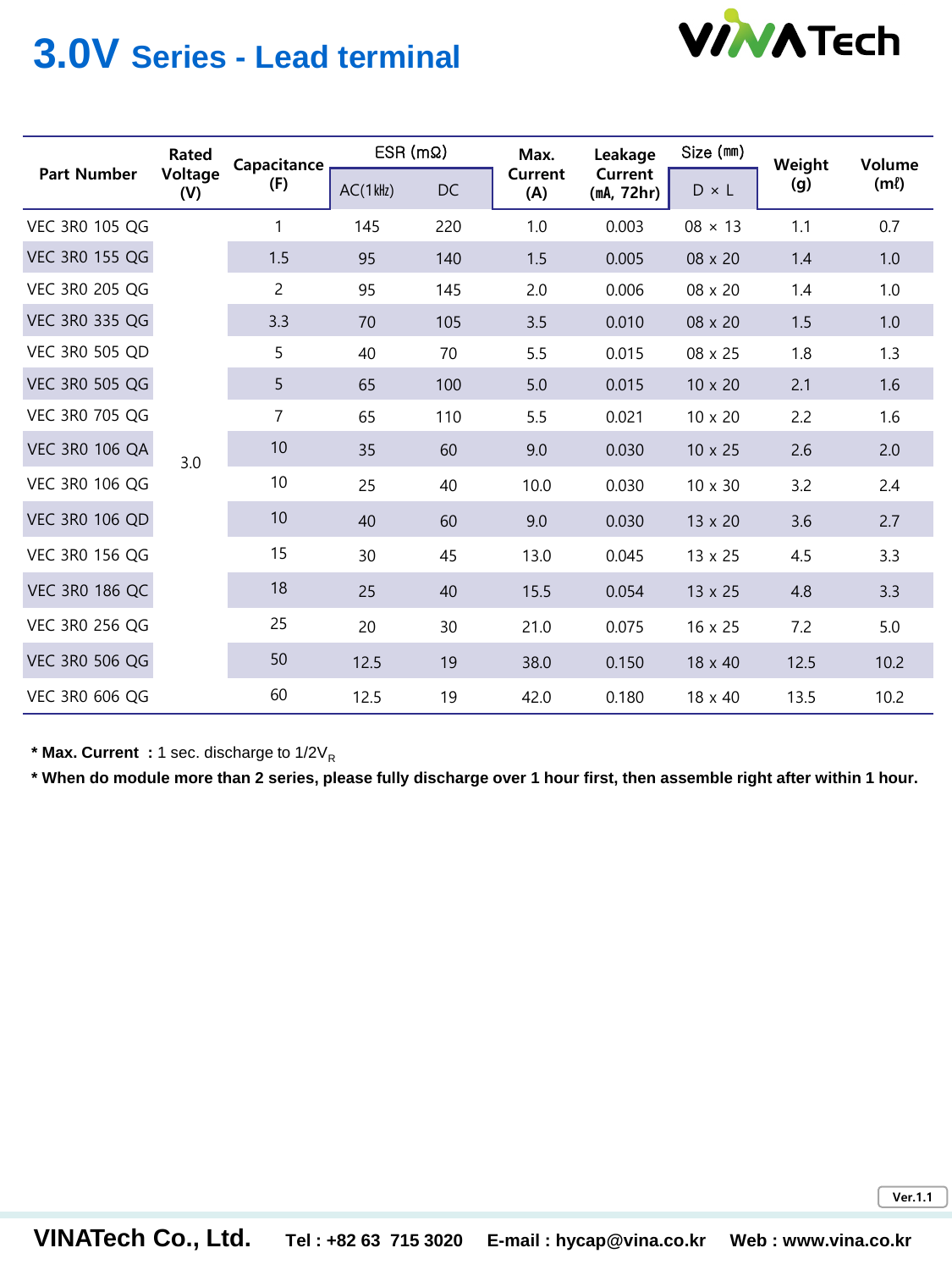# **3.0V Series – Snap-in terminal**



### **Features**

- High power density (Low ESR)
- Over 500,000 cycle life (semi-permanent)
- Higher energy density compared with 2.7V caps
- RoHS compliant

**Drawing**









## **Specification**

|                              | $L \pm 2.0$   | (-) Negative polarity<br>$6 \pm 1.0$ (PCB-Pattern 2-Ø)                                                                                            | 6 ± 1.0 | (-) Negative polarity<br>(Ø30 Terminal: PCB-Pattern 2.5-Ø) | (-) Negative polarity<br>(Ø35 Terminal: PCB-Pattern 2.5-Ø) |  |  |
|------------------------------|---------------|---------------------------------------------------------------------------------------------------------------------------------------------------|---------|------------------------------------------------------------|------------------------------------------------------------|--|--|
| <b>Specification</b>         |               |                                                                                                                                                   |         |                                                            |                                                            |  |  |
| <b>Item</b>                  |               |                                                                                                                                                   |         | <b>Characteristics</b>                                     |                                                            |  |  |
| <b>Product series</b>        |               |                                                                                                                                                   |         | <b>EDLC</b>                                                |                                                            |  |  |
| Rated Voltage $(V_R)$        |               |                                                                                                                                                   |         | 3.0V                                                       |                                                            |  |  |
| <b>Operating Temperature</b> |               | $-40 - +65^{\circ}$ C                                                                                                                             |         |                                                            |                                                            |  |  |
| Capacitance Tolerance        |               | $-10 - +30%$                                                                                                                                      |         |                                                            |                                                            |  |  |
|                              |               | After 1,000 hours at $V_R$ loaded under +65°C, capacitors meet the following criteria.                                                            |         |                                                            |                                                            |  |  |
| <b>High Temperature</b>      |               | $\leq$ 30% of initial value<br>Capacitance Change                                                                                                 |         |                                                            |                                                            |  |  |
| Load Life                    |               | <b>ESR</b><br>$\leq$ 2 times of specified value                                                                                                   |         |                                                            |                                                            |  |  |
|                              |               | Max. 2.4V<br>85℃ Temperature                                                                                                                      |         |                                                            |                                                            |  |  |
|                              | Cycle         | Over 500,000                                                                                                                                      |         |                                                            |                                                            |  |  |
| Cycle Life                   | $\triangle C$ | $\leq$ 30% of initial value                                                                                                                       |         |                                                            |                                                            |  |  |
| Characteristics              | <b>ESR</b>    | $\leq$ 2 times of specified value                                                                                                                 |         |                                                            |                                                            |  |  |
|                              | Method        | Cycle of Charge/discharge from $V_R$ to 1/2 $V_R$                                                                                                 |         |                                                            |                                                            |  |  |
| <b>Shelf Life</b>            |               | 2 Years<br>No Electrical Charge, Temperature below 70°C<br>( $\triangle C$ : ≤ 10% of initial value / $\triangle ESR$ : ≤ 50% of specified value) |         |                                                            |                                                            |  |  |
|                              |               |                                                                                                                                                   |         |                                                            |                                                            |  |  |
| VINATech Co., Ltd.           |               | Tel: +82 63 715 3020                                                                                                                              |         | E-mail: hycap@vina.co.kr                                   | Web: www.vina.co.kr                                        |  |  |